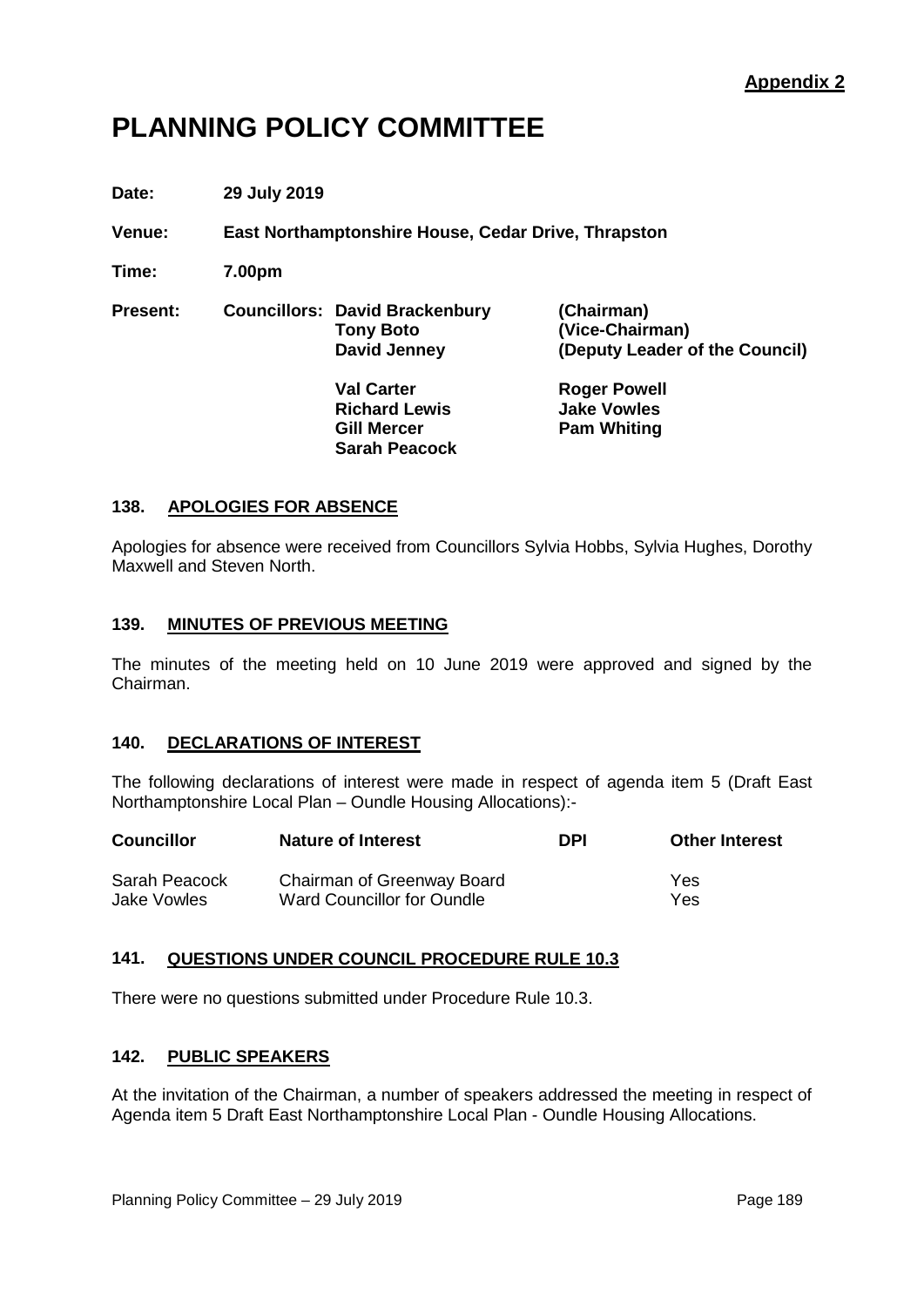# **143. DRAFT LOCAL PLAN PART 2 CONSULTATION – RESPONSES TO REPRESENTATIONS – OUNDLE HOUSING ALLOCATIONS**

Further to the last meeting, the Planning Policy Manager submitted a report considering the policy implications arising from the representations submitted on the draft Local Plan in respect of the proposed housing allocations for Oundle.

The Committee was reminded that the Joint Core Strategy required a minimum of 645 new homes to be built up to 2031 in Oundle. After taking into account previous commitments and completions, the residual amount of housing development to be included in the draft Plan to ensure the minimum requirement for Oundle was circa 250 new homes, (based on the latest housing data available, which had been published as part of the housing land supply position, and reported to the Committee on 22 October 2018).

The draft Local Plan identified three locations for future housing provision in Oundle:

- Land north of Stoke Doyle Road (around 70 dwellings)
- Land east of Cotterstock Road (around 130 dwellings)
- Land east of St Christopher's Drive (around 100 dwellings).

The Council had been required to undertake a sustainability appraisal of its policies to promote sustainable development by assessing the extent to which the emerging plan, when judged against reasonable alternatives, would help to achieve relevant environmental, economic and social objectives.

The Committee received:-

- The evidence documents for the interim appraisal undertaken ((AECOM report and background paper prepared by the officers) which took into account a revised selection of housing sites arising from the Oundle Neighbourhood Plan (option 2).
- A more recent assessment of all shortlisted sites, prepared by DLP Planning.
- A Response received since the report was written from Anglian Water on the extent of new drainage infrastructure required for all these sites.
- A summary of the representations received by both organisational bodies and individuals, and officers' recommendations thereon.

The implications of the Neighbourhood Plan housing proposals were addressed in the officers' report to the Committee, which recommended endorsement of the allocations proposed in the draft Local Plan as being both sustainable and deliverable.

The Committee acknowledged that, whilst both ENC and Oundle Town Council agreed on the total number of new dwellings to be provided in the parish, there were strong feelings in Oundle in favour of the revised selection of sites proposed in the Neighbourhood Plan, and opposition to the sites proposed in the draft Local Plan. The officers were, however, firmly of the view that account had to be taken of the implication of development plan policy, especially the policy direction expressed in the Rural North, Oundle and Thrapston Local Plan which had been outlined in the recent findings of the examiner's report into the Glapthorn Neighbourhood Plan. The officers also felt that emerging plans had to be consistent with the National Planning Policy Framework.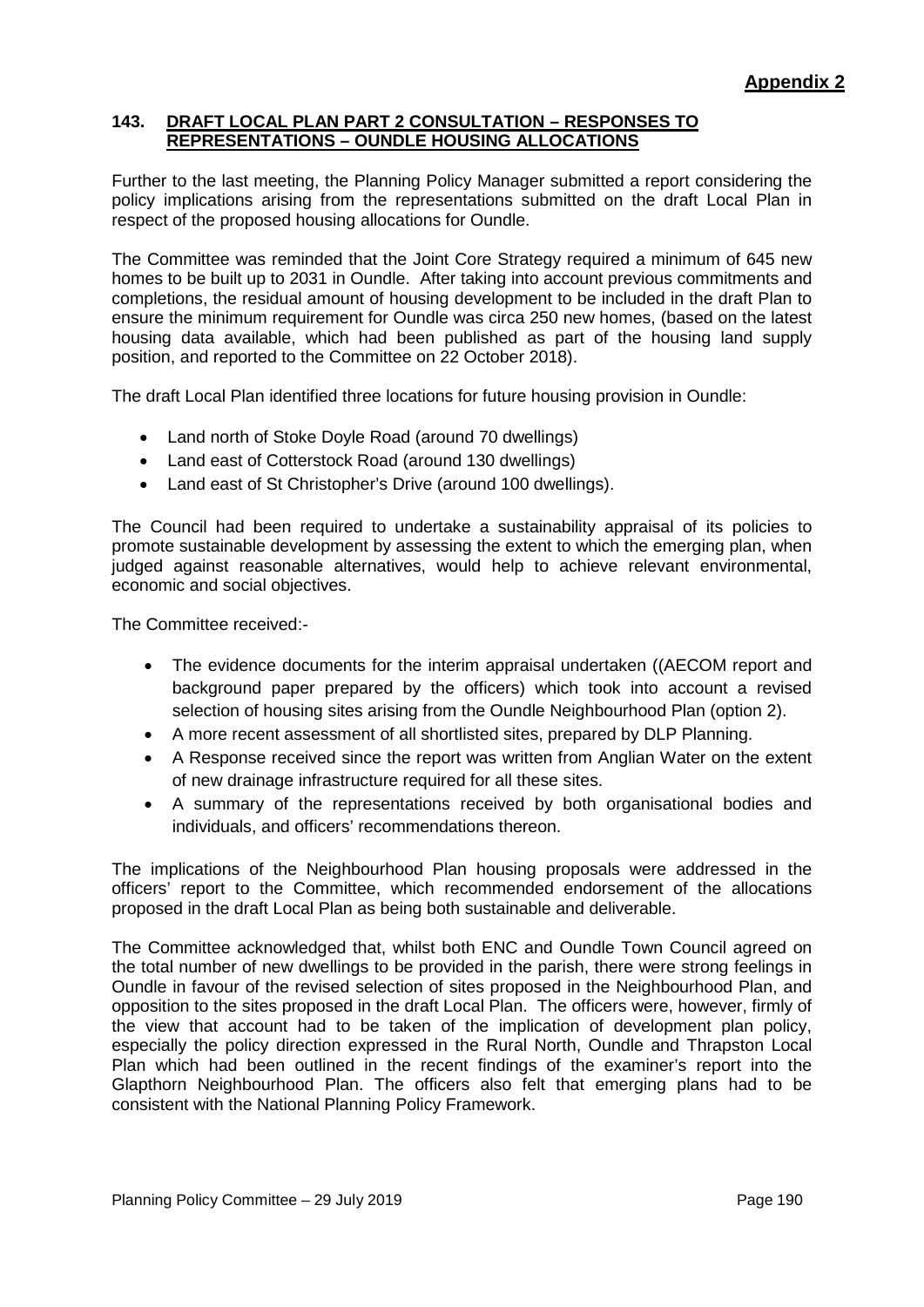Members concluded that the local wishes in the Neighbourhood Plan should be tested during the forthcoming consideration by an Examiner, after the Section 16 consultation, which would extend to 27 August 2019. **RESOLVED:**

#### That –

- Endorsement of the proposed housing site allocations for Oundle as set out in policies EN24-27 of the draft East Northamptonshire Local Plan; and
- Consideration of the officer responses to the representations as set out in Appendices 3 and 4 of the report;

be deferred until the outcome of the Examination of the Oundle Neighbourhood Plan is known. (All other work on the Local Plan would continue).

*(Reason – To provide a steer to officers for the preparation of a pre-submission plan which meets legislative requirements).*

#### **144. SUSPENSION OF COUNCIL PROCEDURE RULE 8**

At 9 pm, during the consideration of the above item, recognising that the meeting had lasted for two hours, it was

#### **RESOLVED:**

That Council Procedure Rule 8 be suspended to enable the Committee to conclude the business on the agenda.

#### **145. NEIGHBOURHOOD PLANNING UPDATE**

The Committee received a report from the Principal Planning Policy Officer providing feedback from the recent consultation regarding the King's Cliffe Neighbourhood Plan which was recently submitted for Examination, and progress in relation to the Neighbourhood Plans for Oundle, Warmington, Twywell, and Barrowden and Wakerley.

*King's Cliffe:* Six representations had been received on the King's Cliffe Plan – four from statutory consultation bodies and two from other parties. One was on behalf of Northamptonshire County Council, the owners of one of the development sites. This was allocated for the development of a day care centre, assisted living units and a surgery complex in the Plan. The representation suggested an amendment to the wording of the Policy to allow for a surgery but not to make it an essential requirement for the site. A further representation on behalf of the owners of another site objected to Policies H1, H2, BE1 and RC1 and had concerns about Policies TP2 and TP4.

The Examiner appointed to look at the Plan and the supporting documents had now published a report and a local referendum would be held.

The position with the other Neighbourhood Plans was as follows:-

*Oundle:* The submission version of the Plan had now been received, and whilst it raised a

Planning Policy Committee – 29 July 2019 Page 191